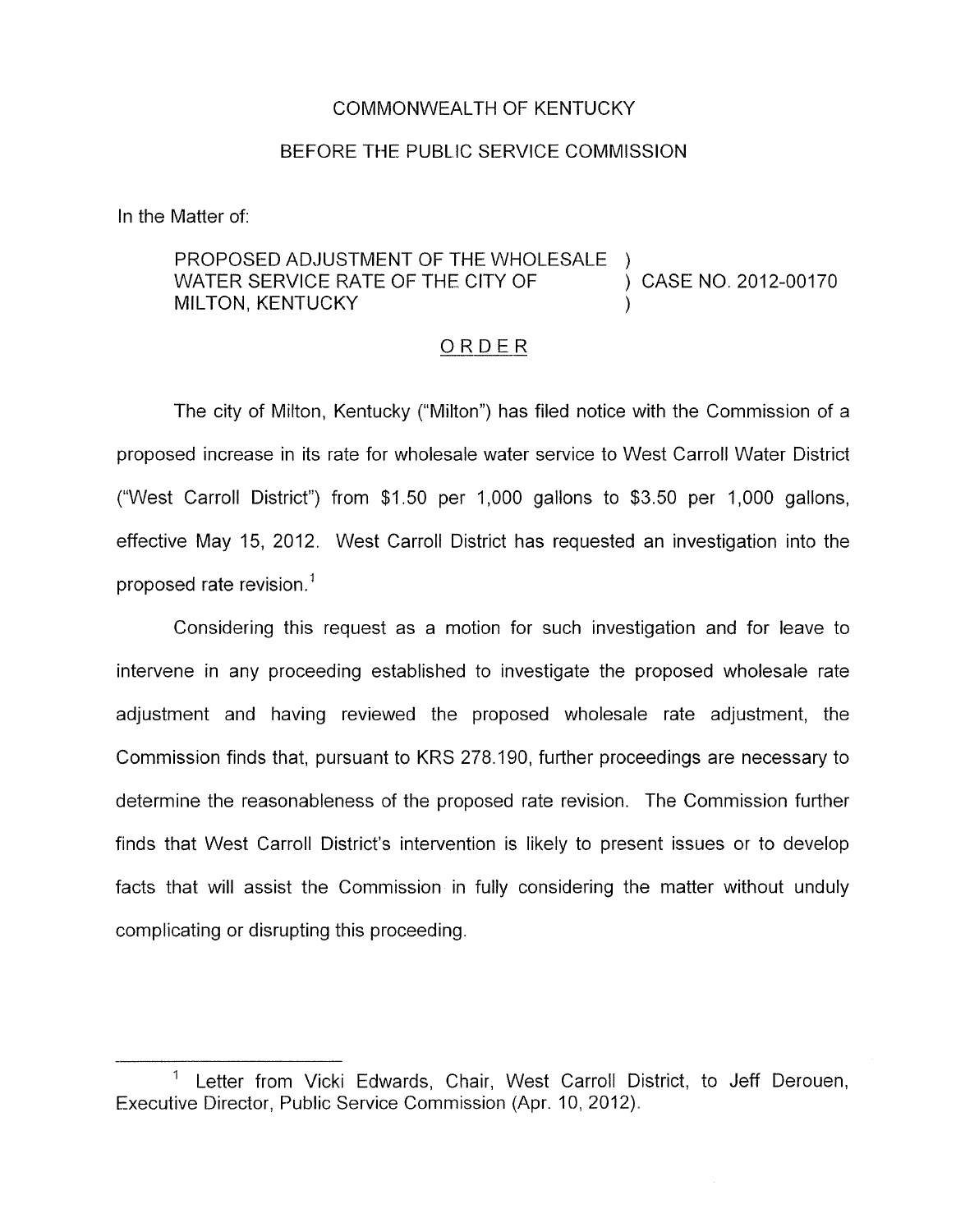IT IS THEREFORE ORDERED that:

1. This proceeding is established to determine the reasonableness of Milton's proposed wholesale rate revision.

2. West Carroll District shall be entitled to the full rights of a party and shall be served with a copy of all Commission orders and all documents filed by any party to this proceeding.

**3.** Milton shall not take any action to charge the proposed revised wholesale water rate until obtaining Commission approval.

**4.** To the extent permitted by law and consistent with KRS 278.200, Milton's proposed revised wholesale rate is suspended from May 15, 2012 up to and including October 14, 2012.

5. followed. The procedural schedule set forth in Appendix A to this Order shall be

6. Milton shall file with the Commission no later than July 15, 2012 an original and eight copies of the information listed in Appendix B to this Order. Milton's response shall comply with the provisions of ordering paragraph 7 of this Order.

7. a. All responses to requests for information shall be appropriately bound, tabbed and indexed and shall include the name of the witness who will be responsible for responding to the questions related to the information provided, with copies to all parties of record and eight copies to the Commission.

b. Each response shall be under oath or, for representatives of a public or private corporation or a partnership or association or a governmental agency, be accompanied by a signed certification of the preparer or person supervising the

-2- Case No. 2012-00170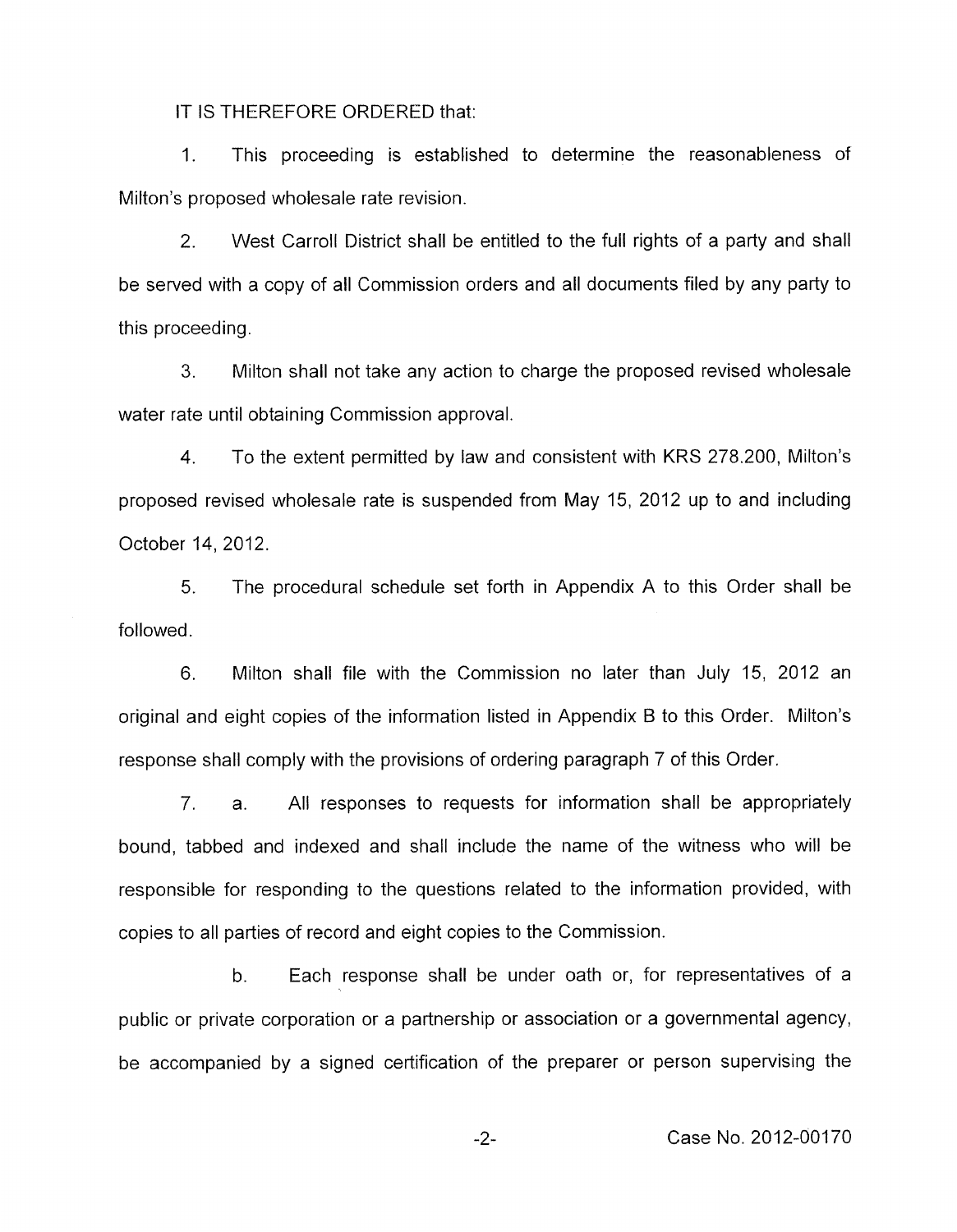preparation of the response on behalf of the entity that the response is true and accurate to the best of that person's knowledge, information, and belief formed after a reasonable inquiry.

c. A party shall make timely amendment to any prior response if it obtains information that indicates that the response was incorrect when made or, though correct when made, is now incorrect in any material respect.

d. For any request to which a party fails or refuses to furnish all or part of the requested information, that party shall provide a written explanation of the specific grounds for its failure to completely and precisely respond.

8. Any party that files written testimony shall file with the Commission an original and eight copies. Written testimony shall be in verified form.

9. The parties shall consider any request for information from Commission Staff as if ordered by the Commission.

IO. Service of any document or pleading in paper form shall be made in accordance with 807 KAR 5:001, Section 3(7). Service upon a party shall be considered completed upon delivery of the document or pleading to the party or upon mailing the document or pleading to the party's address of record.

11. Any party filing a document or pleading with the Commission shall serve such document or pleading upon all other parties to this proceeding.

12. Any document or pleading that a party serves upon the other parties to this proceeding shall also be filed with the Commission.

13. At any hearing in this matter, neither opening statements nor summarization of direct or rebuttal testimony shall be permitted.

*-3-* Case No. 2012-00170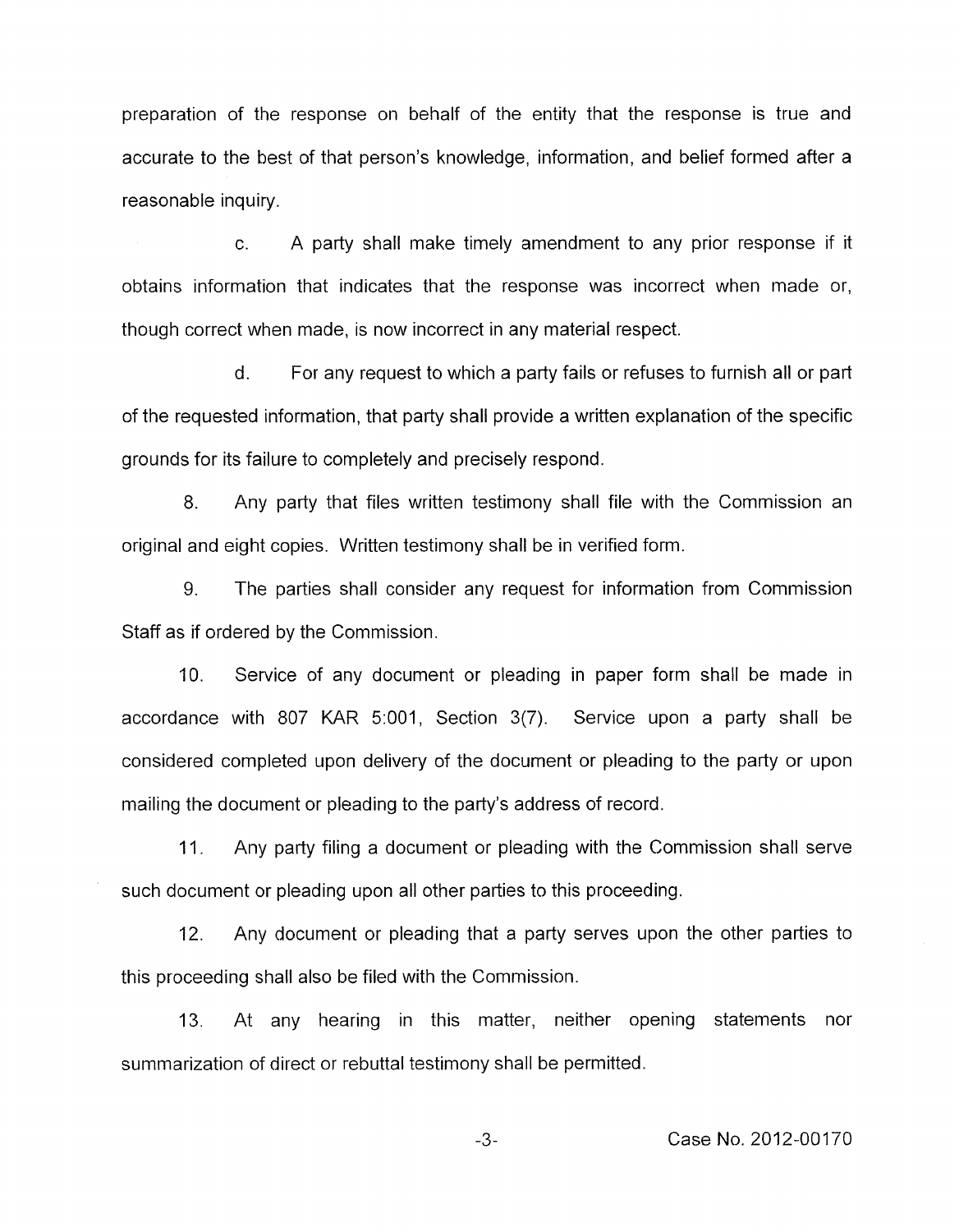14. Direct examination of witnesses shall be limited to the authentication and adoption of that written testimony. No summarization of written testimony by the witness shall be permitted.

15. Witnesses who have filed written direct and rebuttal testimony shall present that testimony at the same sitting. Opposing parties may cross-examine such witnesses on both direct and rebuttal testimonies.

16. Nothing contained herein shall prevent the Commission from entering further Orders in this matter.

By the Commission



**ATT** 

Case No. 2012-00170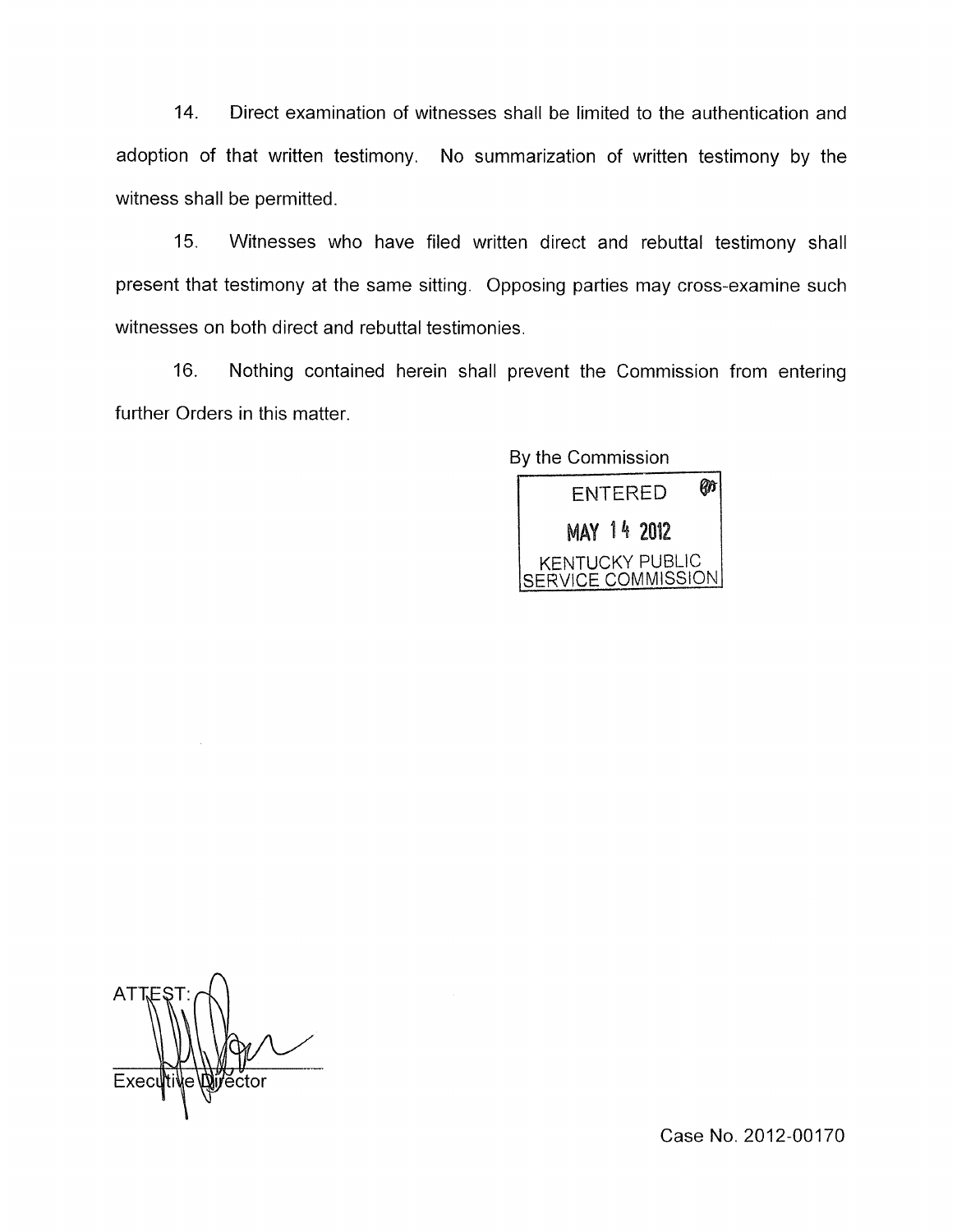# APPENDIX A

 $\mathcal{L}(\mathcal{A})$  . The  $\mathcal{L}(\mathcal{A})$ 

# APPENDIX TO AN ORDER OF THE KENTUCKY PUBLIC SERVICE COMMISSION IN CASE NO. 2012-00170 DATED  $\,$  MAY  $\,$  1  $_{4}$   $^{\prime}_{4}$

| An informal conference shall be held at the Commission's offices in<br>Frankfort, Kentucky for the purpose of discussing case procedure, the<br>possibility of settlement, the simplification of issues, and any other matters<br>that may aid in the handling or disposition of this case, beginning at |  |
|----------------------------------------------------------------------------------------------------------------------------------------------------------------------------------------------------------------------------------------------------------------------------------------------------------|--|
| Milton shall file with the Commission and serve upon all parties of<br>record its response to the Commission's request for information,                                                                                                                                                                  |  |
| Intervenors and Commission Staff shall serve their first set of                                                                                                                                                                                                                                          |  |
| Milton shall file with the Commission and serve upon all parties<br>of record and Commission Staff its responses to the first set of                                                                                                                                                                     |  |
| Intervenors and Commission Staff shall serve their second set of                                                                                                                                                                                                                                         |  |
| Milton shall file with the Commission and serve upon all parties<br>of record and Commission Staff its responses to the second set of                                                                                                                                                                    |  |
| Intervenor testimony, if any, shall be filed with the Commission<br>and served upon all parties of record in verified prepared form                                                                                                                                                                      |  |
| Parties and Commission Staff shall serve interrogatories and                                                                                                                                                                                                                                             |  |
| Intervenors shall file with the Commission and serve upon<br>all other parties of record and Commission Staff their responses                                                                                                                                                                            |  |
| An informal conference shall be held at the Commission's offices in<br>Frankfort, Kentucky for the purpose of considering the possibility of<br>settlement, the simplification of issues, and any other matters that may<br>aid in the handling or disposition of this case, beginning at 10:30 a.m.,    |  |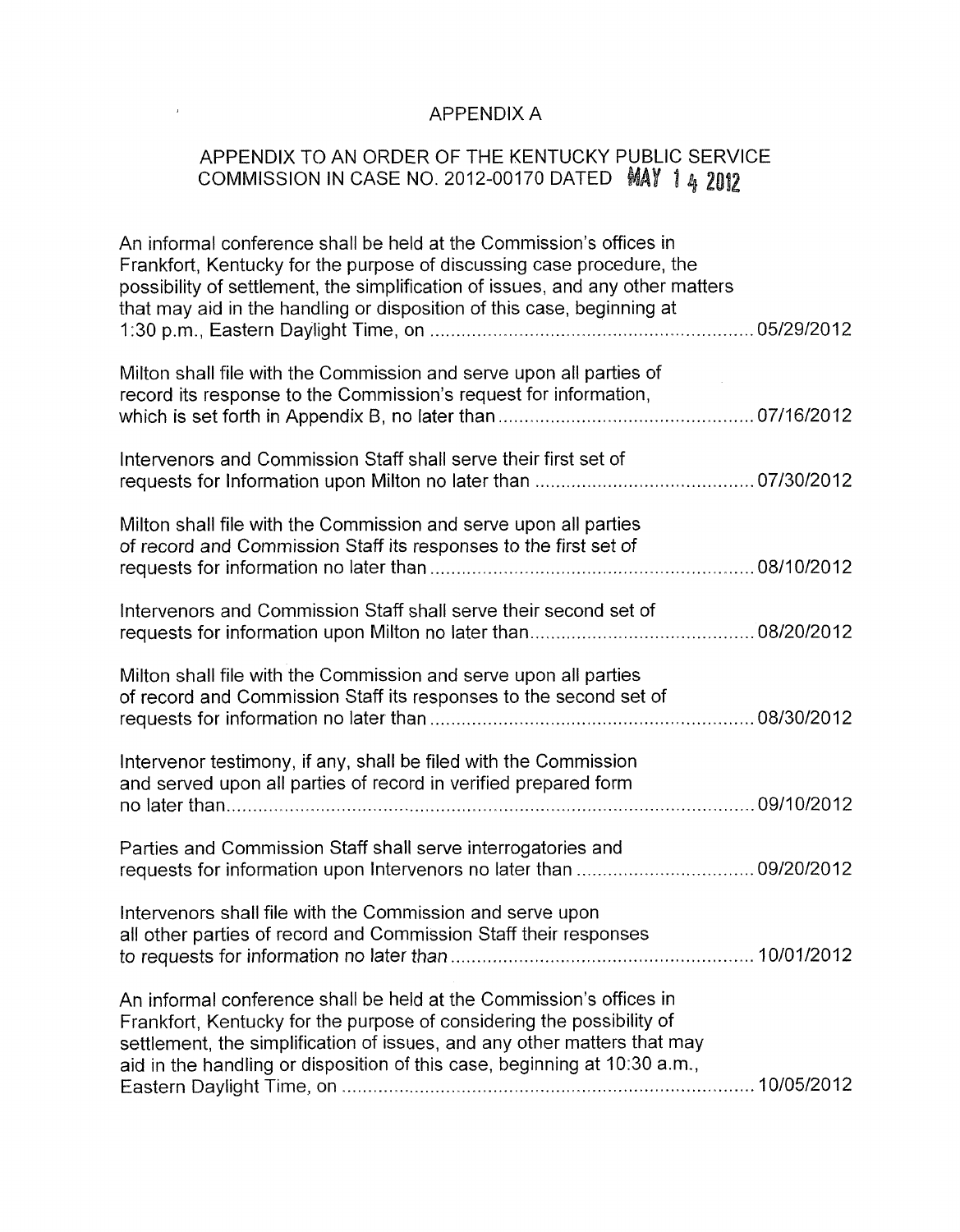Public Hearing is to be held at the Commission's offices at 21 1 Sower Boulevard, Frankfort, Kentucky, for the purpose of cross-examination of witnesses. "., .. . . . . ".. .........".." ".. . . .. . .. . .. . , . , . . ".. . . . . . .. .. . . To Be Announced

 $\sim 10^{10}$  km s  $^{-1}$ 

 $\ddot{\phantom{a}}$ 

 $\bar{\pmb{\cdot}}$ 

 $\hat{\mathcal{A}}$ 

 $\sim$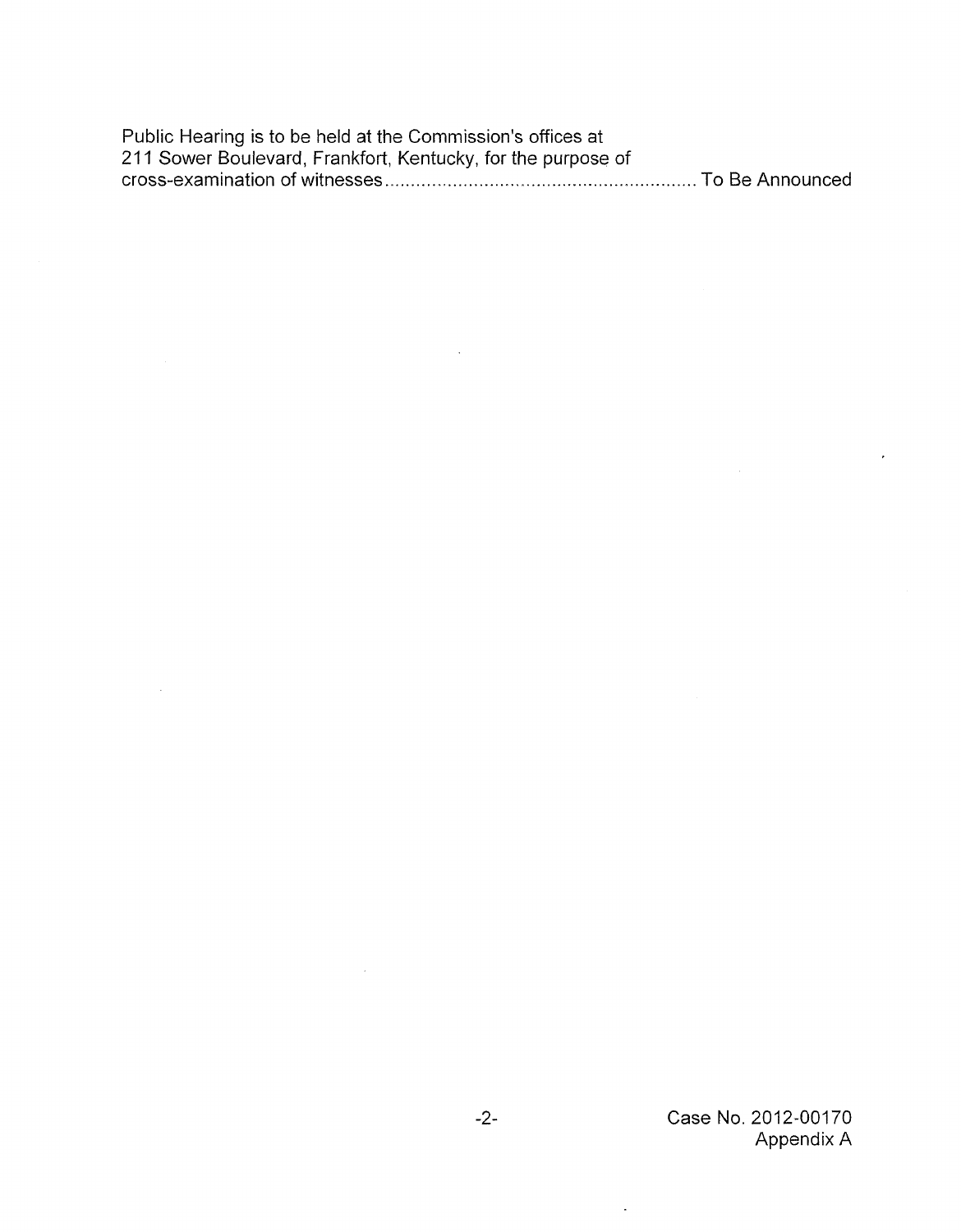#### APPENDIX B

## APPENDIX TO AN ORDER OF THE KENTUCKY PUBLIC SERVICE COMMISSION IN CASE NO. 2012-00170 DATED MAY 14 7HIZ

1. Provide in written, verified form the direct testimony of each witness that Milton intends to call at the scheduled hearing in this matter.

2. Provide the independent auditor's reports for Milton's water and sewer operations for the fiscal years ending June 30, 2009, June 30, 2010, and June 30, 2011.

**3.** a. State the test period upon which Milton based its proposed rate adjustment.

> b. Explain why this test period was chosen.

Provide the general ledgers for Milton's water and sewer operations for the proposed test period and the most recently concluded fiscal year. These general ledgers shall include all check registers and spreadsheets used to record and track 4. financial transactions.

5. For each outstanding revenue bond issuance related to Milton's water and sewer operations:

a. Provide the bond ordinance or resolution authorizing the issuance of revenue bonds;

> b. Provide an amortization schedule; and

c. Provide a detailed explanation of why the debt was incurred.

List all persons on Milton's payroll during the proposed test period. For each employee, state his or her job duties, total wages paid during the fiscal year, current salary or wage rate, and the percentage of work hours spent performing duties 6.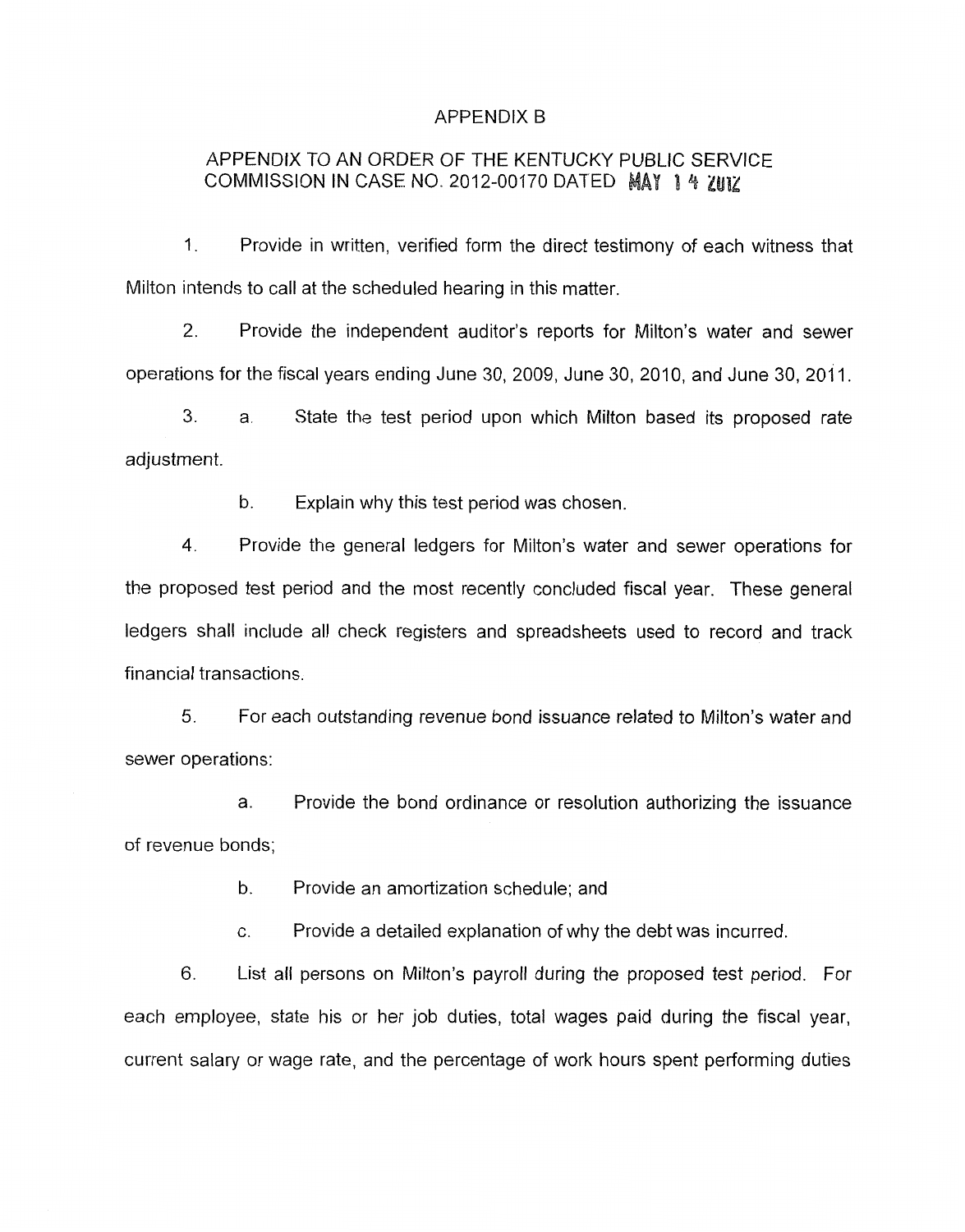for each city division (e.g., water, sewer, police department, public works) during the fiscal year. If Milton's records do not permit the allocation of an employee's work hours among city divisions, provide an estimate for each employee and explain how the estimate was derived.

*7.* For each employee listed in Item 6, describe how Milton allocated his or her payroll and payroll overhead charges to each city division for the proposed test period. This response shall include a detailed explanation of all allocation procedures. Payroll overhead charges include payroll taxes, health insurance premiums, pension costs, and any other employee benefit costs.

8. a. List all joint or shared costs that Milton incurred during the proposed test period. For each cost, list the vendor, total expense amount, amounts allocated per division, and the basis for allocation.

b. Describe the procedures to allocate joint and shared costs among Milton's divisions for the proposed test period.

C. Provide all internal memorandums, policy statements, correspondence, and documents related to the allocation of joint and shared costs.

9. Provide detailed depreciation schedules for the water and sewer divisions. A separate schedule shall be provided for each division.

IO. Provide an adjusted trial balance and audit adjustments for the proposed test period and the most recently completed fiscal year. The trial balance shall be traced and referenced directly to the general ledgers requested in Item **4.** 

> *-2-* Case No. 2012-00170 Appendix B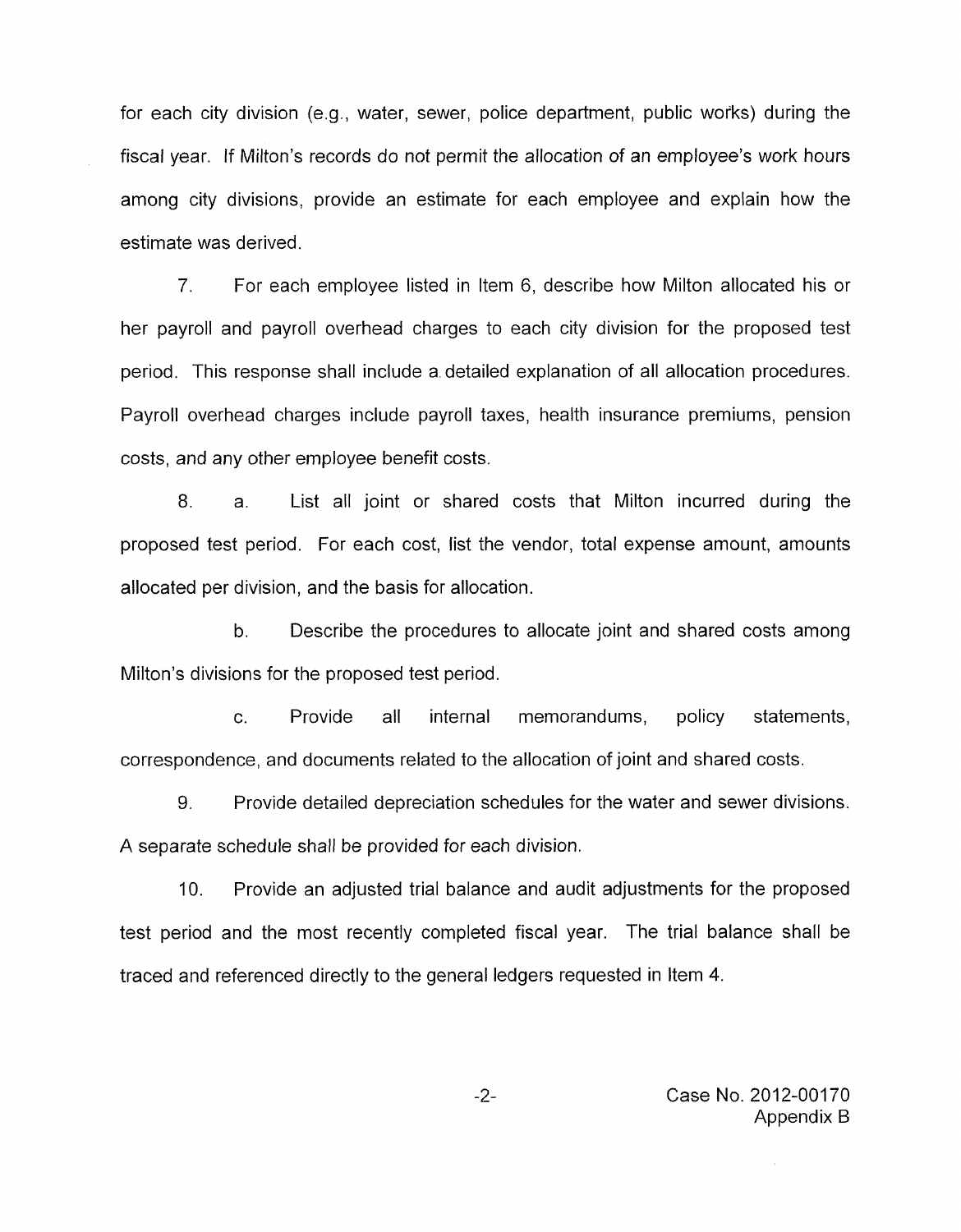11. Provide the "Enterprise Funds Uniform Financial Information Report" that Milton submitted to the Kentucky Department of Local Government for the fiscal years ending June 30, 2009, June 30, 2010, and June 30, 2011.

| Water<br><b>Main Size</b> | <b>Total Miles of</b><br>Line | Miles of Lines Jointly Used by Both Milton<br>and Its Wholesale Customers |
|---------------------------|-------------------------------|---------------------------------------------------------------------------|
| 16"                       |                               |                                                                           |
| 14"                       |                               |                                                                           |
| 12"                       |                               |                                                                           |
| 10"                       |                               |                                                                           |
| 8"                        |                               |                                                                           |
| 6"                        |                               |                                                                           |
| 4"                        |                               |                                                                           |
| 2"                        |                               |                                                                           |

12. a. Complete the table below:

b. Identify the persons or entities that paid for the water main(s) that Milton uses to deliver water to Milton's wholesale customers.

c. Identify the other wholesale customers besides West Carroll District, if any, who are serve from the water mains that Milton uses to deliver water to West Carroll District.

d. For each customer listed in response to Item 12(c), provide its monthly water usage for each of the previous 24 months.

13. a. What is the maximum capacity of Milton's water treatment plant?

b. (I) State the amount of Milton's total water treatment plant capacity that is currently reserved for West Carroll District.

(2) List and describe all changes, if any, that Milton expects within the next three years in the level of water treatment capacity reserved for West Carroll District.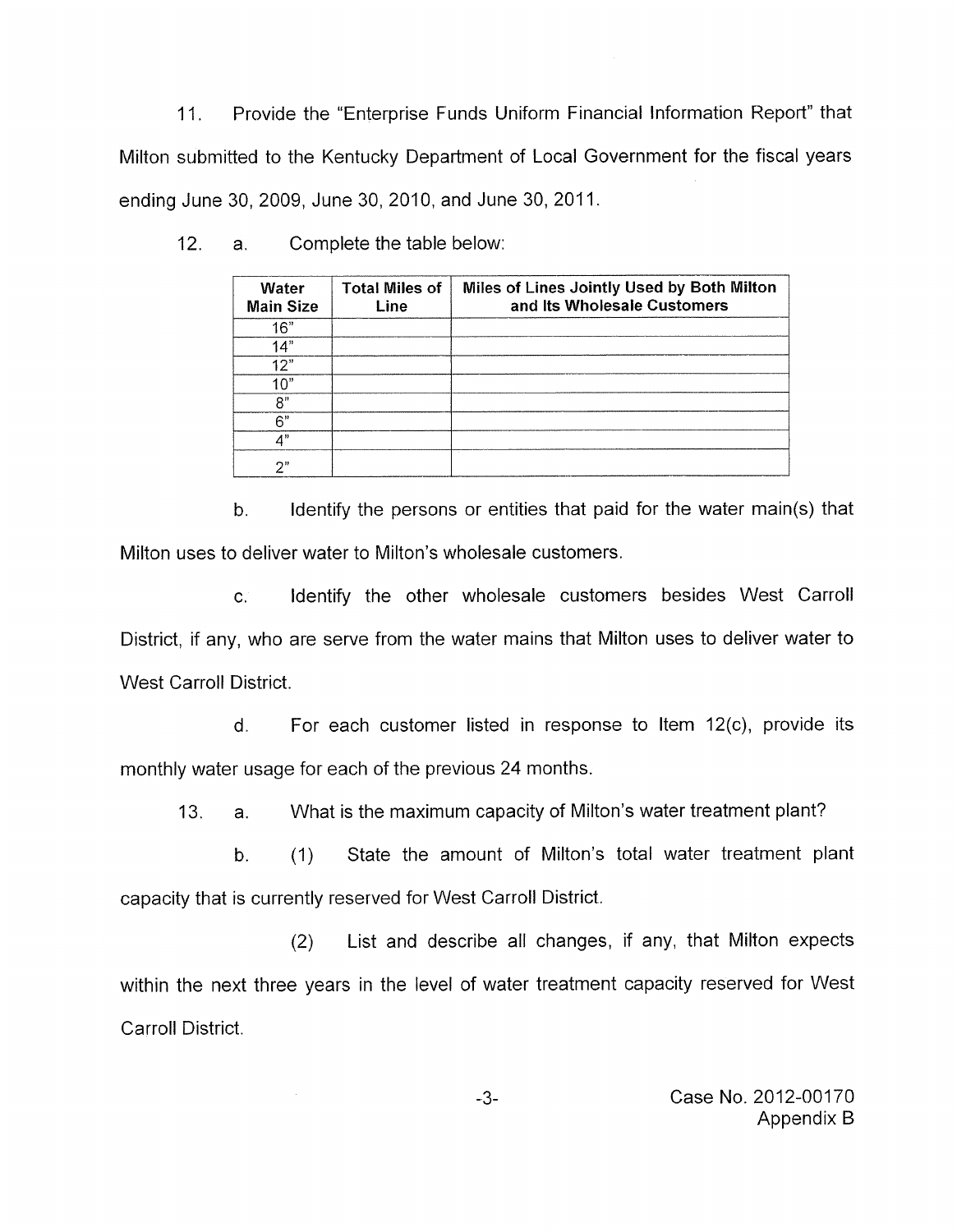14. a. Identify the entity that owns the master meter(s) through which Milton provides water to West Carroll District.

b. State the number of master meters that Milton uses to provide water service to West Carroll District.

c. State the entity that is responsible for maintaining these master meters?

15. Provide a system map showing all Milton's facilities that are used to serve the customers listed in Item 12(c).

16. State the portion, if any, of Milton's water main(s) that serve the customers listed in Item 12(c) that are gravity fed?

17. For each month of the previous 36 months, state Milton's water sales (in gallons) to:

- a. West Carroll District; and
- b. retail customers.

18. Complete the table below:

| <b>City of Milton</b>               | <b>Gallons for Test</b><br>Period | <b>Gallons for Fiscal Year</b><br>Ending June 30, 2011 |
|-------------------------------------|-----------------------------------|--------------------------------------------------------|
| Plant Use                           |                                   |                                                        |
| Line Loss (Unaccounted for)         |                                   |                                                        |
| Sales to Retail                     |                                   |                                                        |
| Sales to West Carroll District      |                                   |                                                        |
| Sales to Other Wholesale Customers  |                                   |                                                        |
| <b>Total Produced and Purchased</b> |                                   |                                                        |
| <b>Total Sold</b>                   |                                   |                                                        |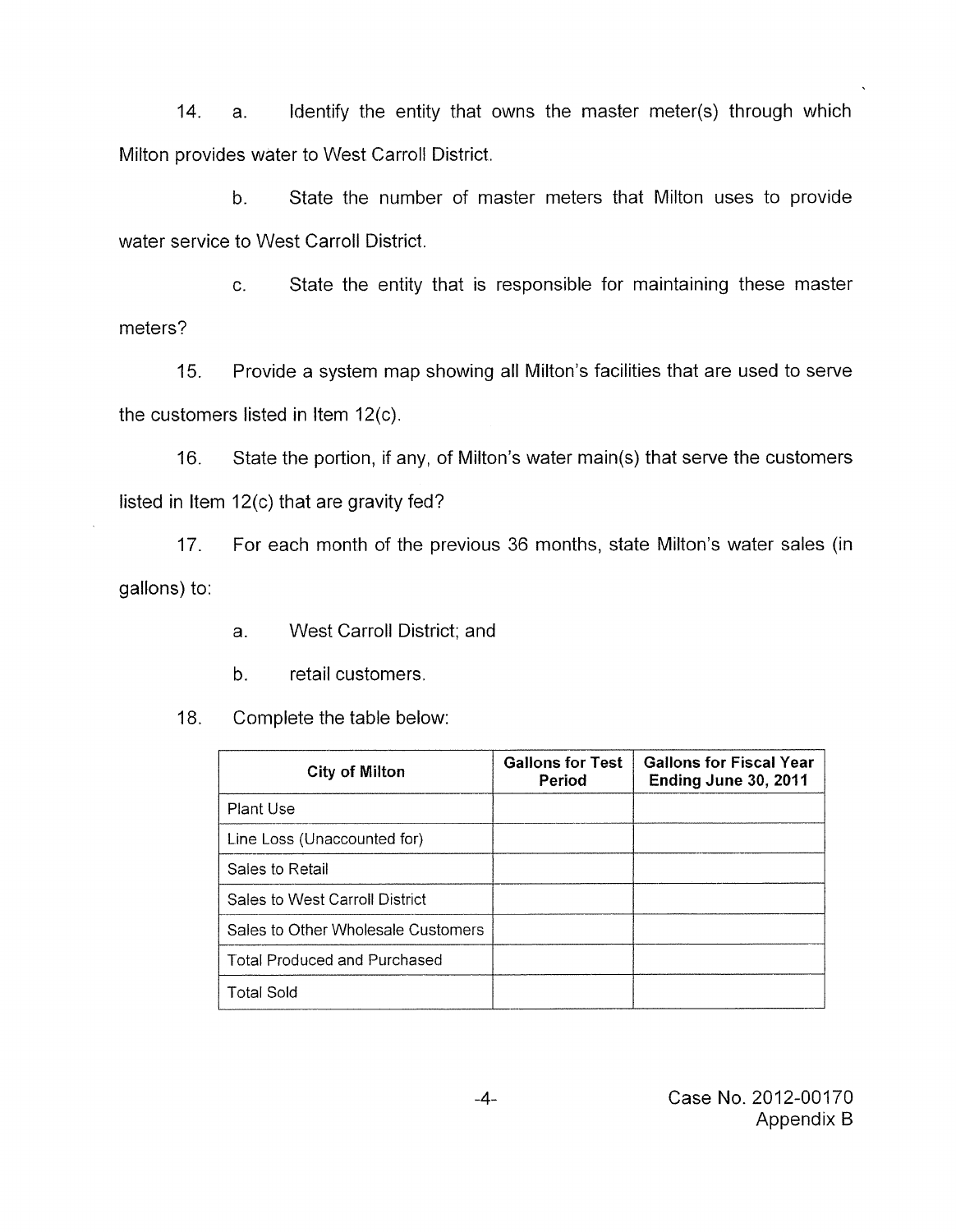19. List the types of water service (e.g., service to municipal buildings, fire protection, etc.) that are included in the unmetered amount. For each type of service, estimate the percentage of the total unmetered amount.

20. Provide the cost-of-service study upon which the proposed rates are based.

21. Provide the vitae curriculum of the person(s) who prepared the cost-ofservice study upon which the proposed rates are based.

> *-5-* Case No. 2012-00170 Appendix **B**